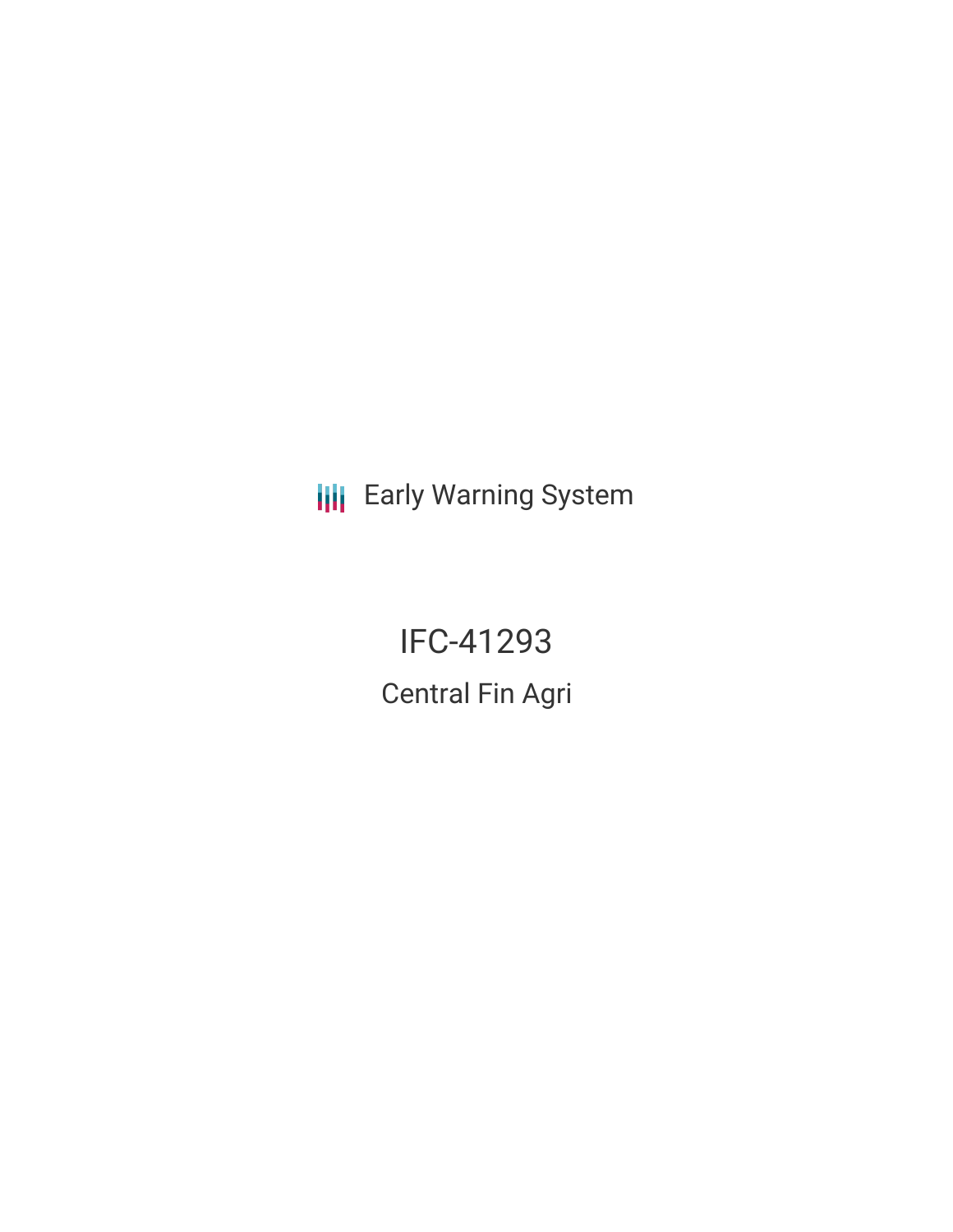# **Quick Facts**

| <b>Countries</b>               | Sri Lanka                               |
|--------------------------------|-----------------------------------------|
| <b>Financial Institutions</b>  | International Finance Corporation (IFC) |
| <b>Status</b>                  | Active                                  |
| <b>Bank Risk Rating</b>        | <b>FI</b>                               |
| <b>Voting Date</b>             | 2018-06-15                              |
| <b>Borrower</b>                | CENTRAL FINANCE COMPANY PLC             |
| <b>Sectors</b>                 | Agriculture and Forestry, Finance       |
| <b>Ring Fence</b>              | Small & Medium Enterprises              |
| <b>Investment Type(s)</b>      | Loan                                    |
| <b>Investment Amount (USD)</b> | $$20.00$ million                        |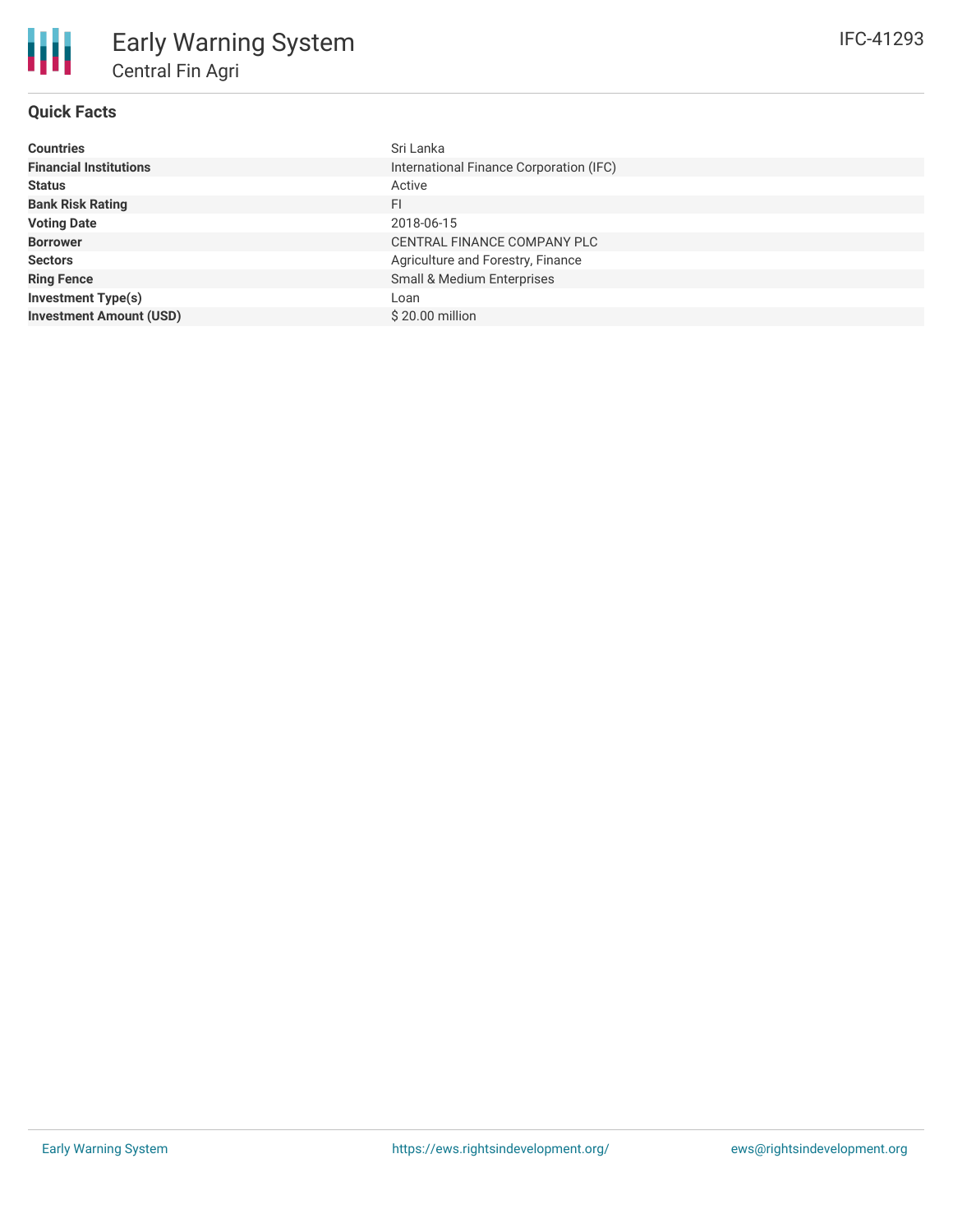

# **Project Description**

The funding will support the expansion of CF's MSME portfolio in the agriculture sector, with an emphasis on financing climatesmart agriculture solutions and women-owned enterprises. The proposed project is part of IFC's 'Sri Lanka Agriculture Finance Program'. The Program would consist of the following components:1. Capacity development of Participating Financial Institutions (PFIs): on agri value chain financing and development of related products2. Awareness creation: modern, efficient practices to enhance quality and productivity among agri-value chain players3. Risk mitigation: Introduce agri insurance products and climate smart agricultural practices. 4. Improve Enabling Environment: Work on policy measures to improve the enabling environment in line with government's Vision 20255. Funding: Provide funding to chosen PFIs to lend to agri value chain playersTo achieve this IFC will work closely with the World Bank, government stake holders and private sector partners.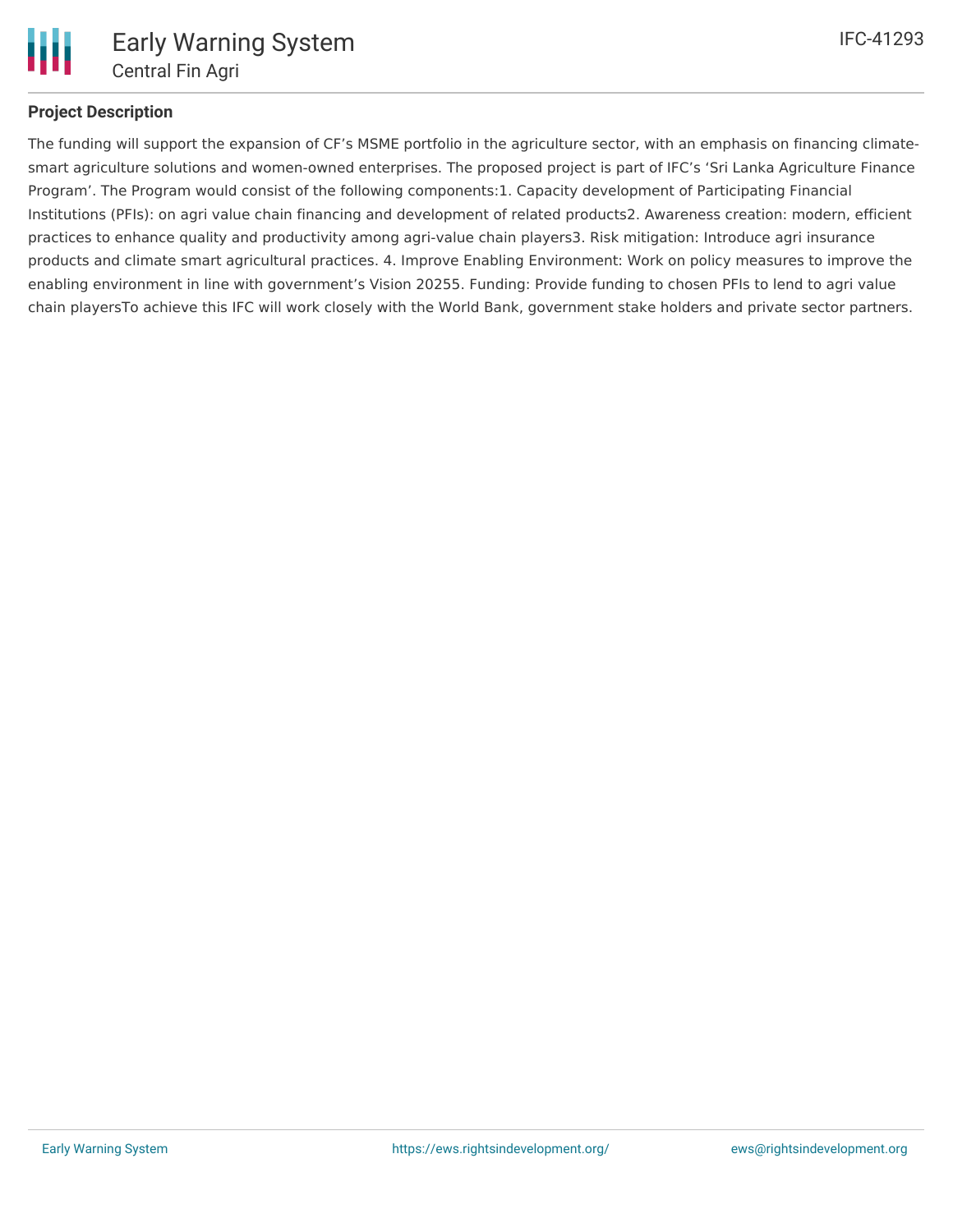#### **Investment Description**

• International Finance Corporation (IFC)

### **Financial Intermediary**

Financial Intermediary: A commercial bank or financial institution that receives funds from a development bank. A financial intermediary then lends these funds to their clients (private actors) in the form of loans, bonds, guarantees and equity shares. Financial intermediaries include insurance, pension and equity funds. The direct financial relationship is between the development bank and the financial intermediary.

Central Finance [Company](file:///actor/741/) PLC (Financial Intermediary) **is owned by** Central [Finance](file:///actor/4008/) (Parent Company)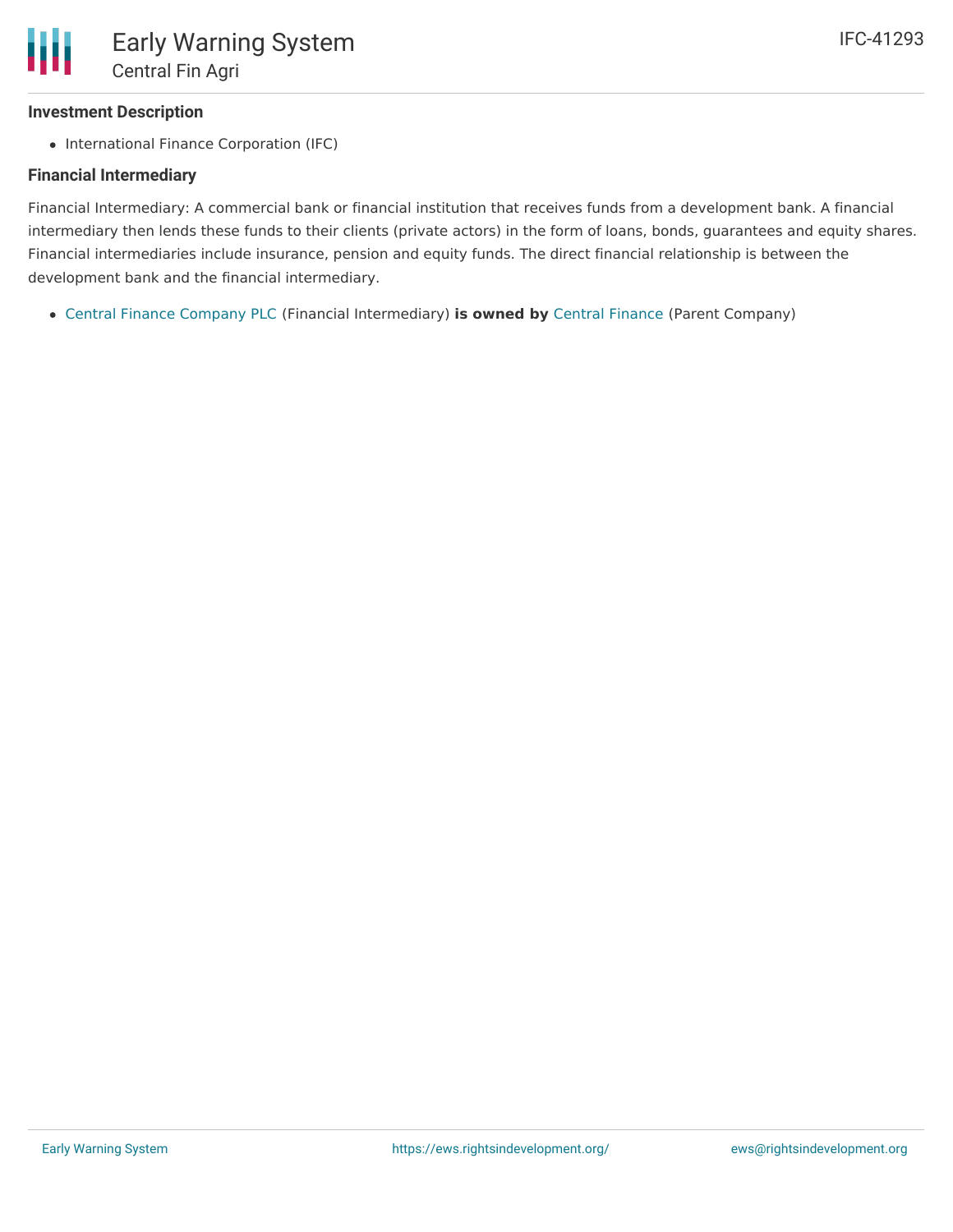There is often limited information publicly available about what development banks are funding through financial intermediaries. In 2021, the Early Warning System partnered with Oxfam International to incorporate information on high-risk projects being funded by financial intermediaries receiving funding from the International Finance Corporation (IFC) and the Dutch Development Bank (FMO).

The information listed below describes the relationship between the different private actors linked to high-risk sectors and subprojects of IFC and FMO's financial intermediary investments and/or the financial intermediary's parent companies made from 2017 through 2020, including any associated ring fences.

The database, however, does not explicitly or implicitly imply that IFC or FMO have material exposure to or are contractually or legally accountable to the sub-projects financed by their financial intermediaries or the financial intermediary's parent companies. It only shows a seemingly financial relationship among the different private actors, the financial intermediaries, and IFC or FMO.

#### **Private Actors Description**

CF is a public company listed in the Colombo Stock Exchange. The company was established by the late Mr. Chandra Wijenaike in 1957. The Wijenaike family and the Share trust established for the welfare of CF's employees currently hold around 35.6% of the voting rights. Other large shareholders include the Employees Provident Fund with a 10.7% shareholding.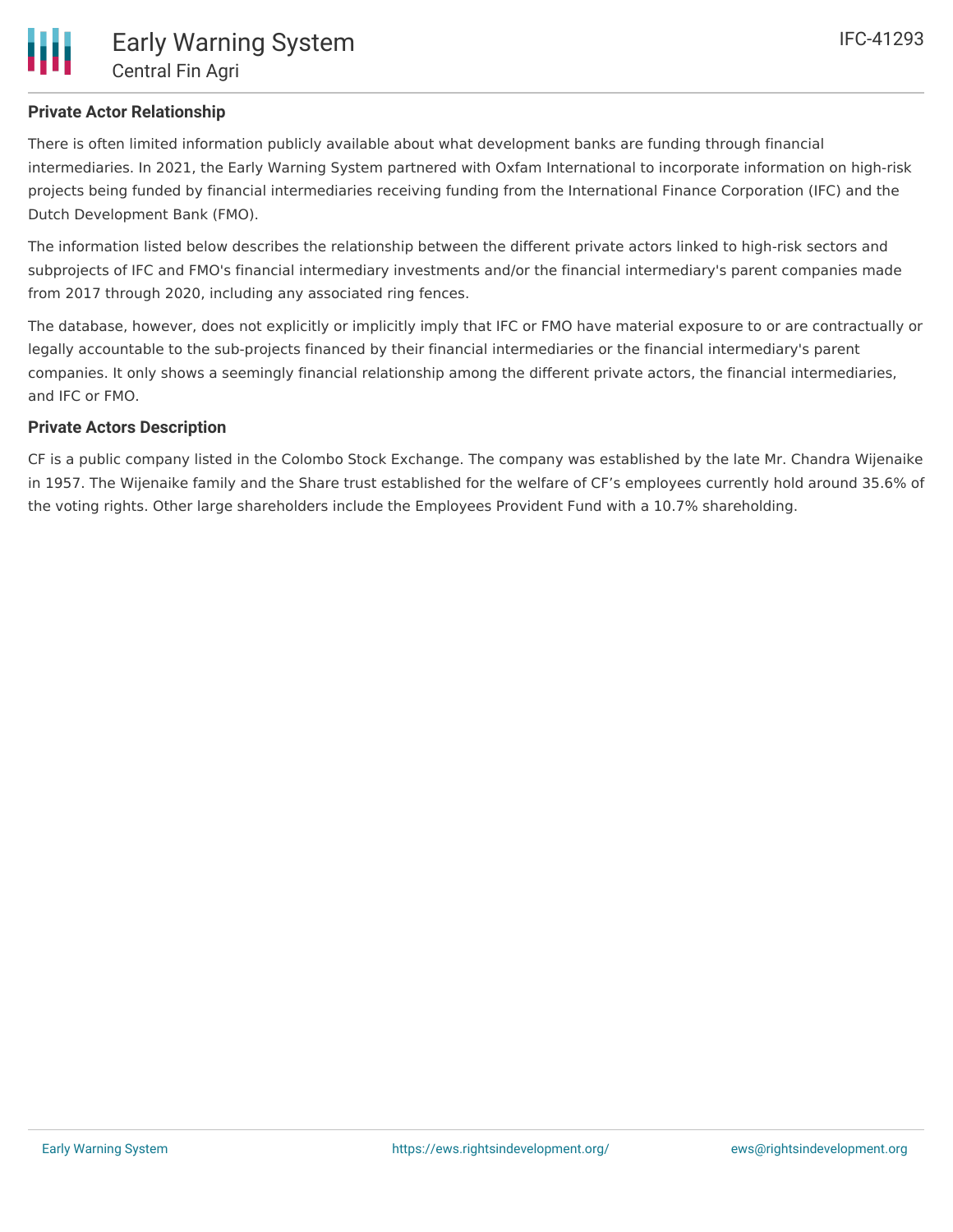

# Early Warning System Central Fin Agri

| <b>Private Actor 1</b> | <b>Private Actor</b><br>' Role | <b>Private Actor</b><br>Sector | <b>Relation</b> | <b>Private Actor 2</b>      | <b>Private Actor</b><br>2 Role | <b>Private Actor</b><br>2 Sector |  |
|------------------------|--------------------------------|--------------------------------|-----------------|-----------------------------|--------------------------------|----------------------------------|--|
| . .                    |                                | $\overline{\phantom{0}}$       | $\sim$ $-$      | Central Finance Company PLC | Client                         | $\overline{\phantom{0}}$         |  |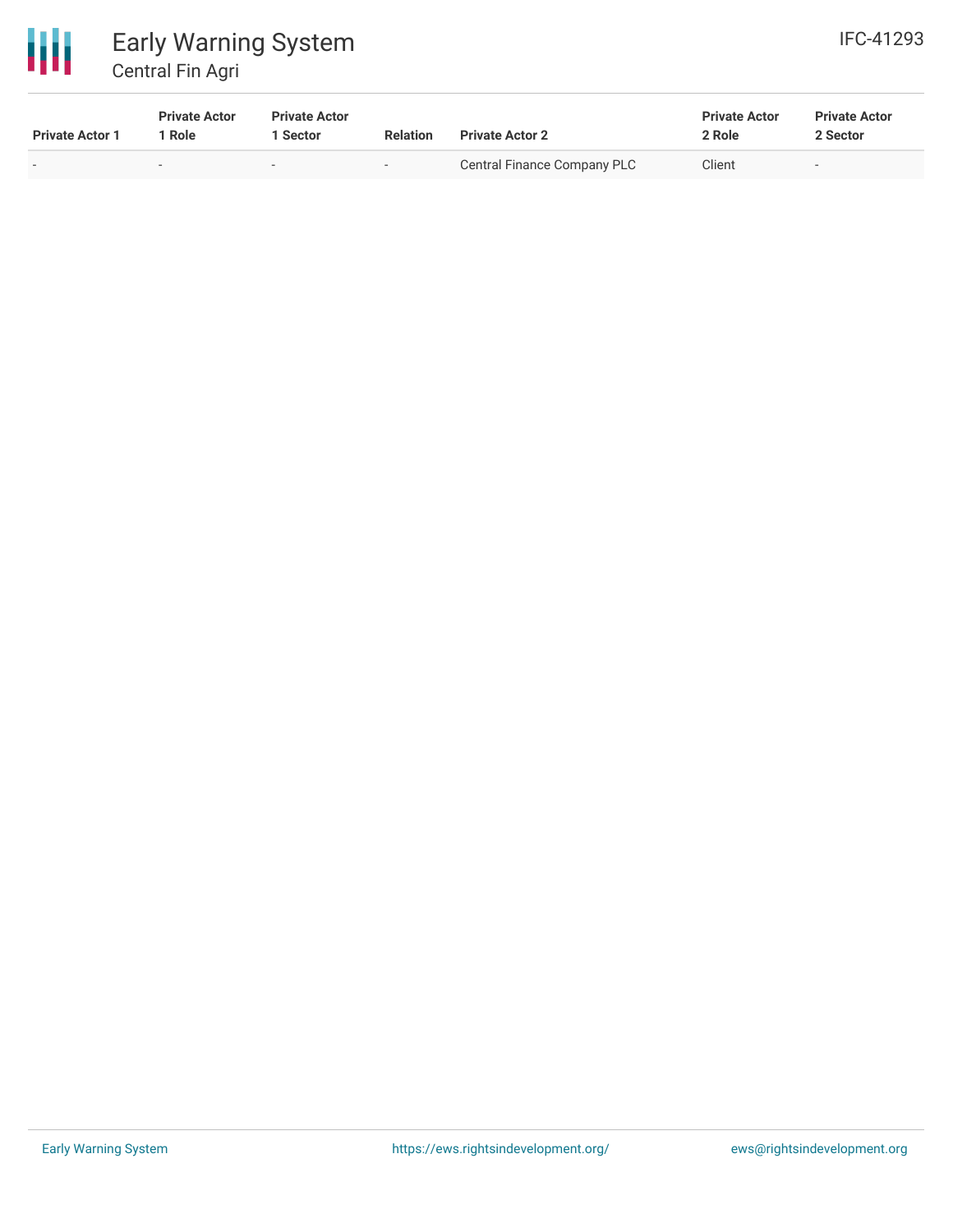#### **Contact Information**

Central Finance Company PLC Mr. Arjuna Gunaratne Director, Group Coordination +94112300555 arjuna@cf.lk 270, Vauxhall Street, Colombo 2, Sri Lanka [www.centralfinance.lk](http://www.centralfinance.lk)

#### **ACCOUNTABILITY MECHANISM OF IFC**

The Compliance Advisor Ombudsman (CAO) is the independent complaint mechanism and fact-finding body for people who believe they are likely to be, or have been, adversely affected by an IFC or MIGA- financed project. If you submit a complaint to the CAO, they may assist you in resolving a dispute with the company and/or investigate to assess whether the IFC is following its own policies and procedures for preventing harm to people or the environment. If you want to submit a complaint electronically, you can email the CAO at CAO@worldbankgroup.org. You can learn more about the CAO and how to file a complaint at <http://www.cao-ombudsman.org/>